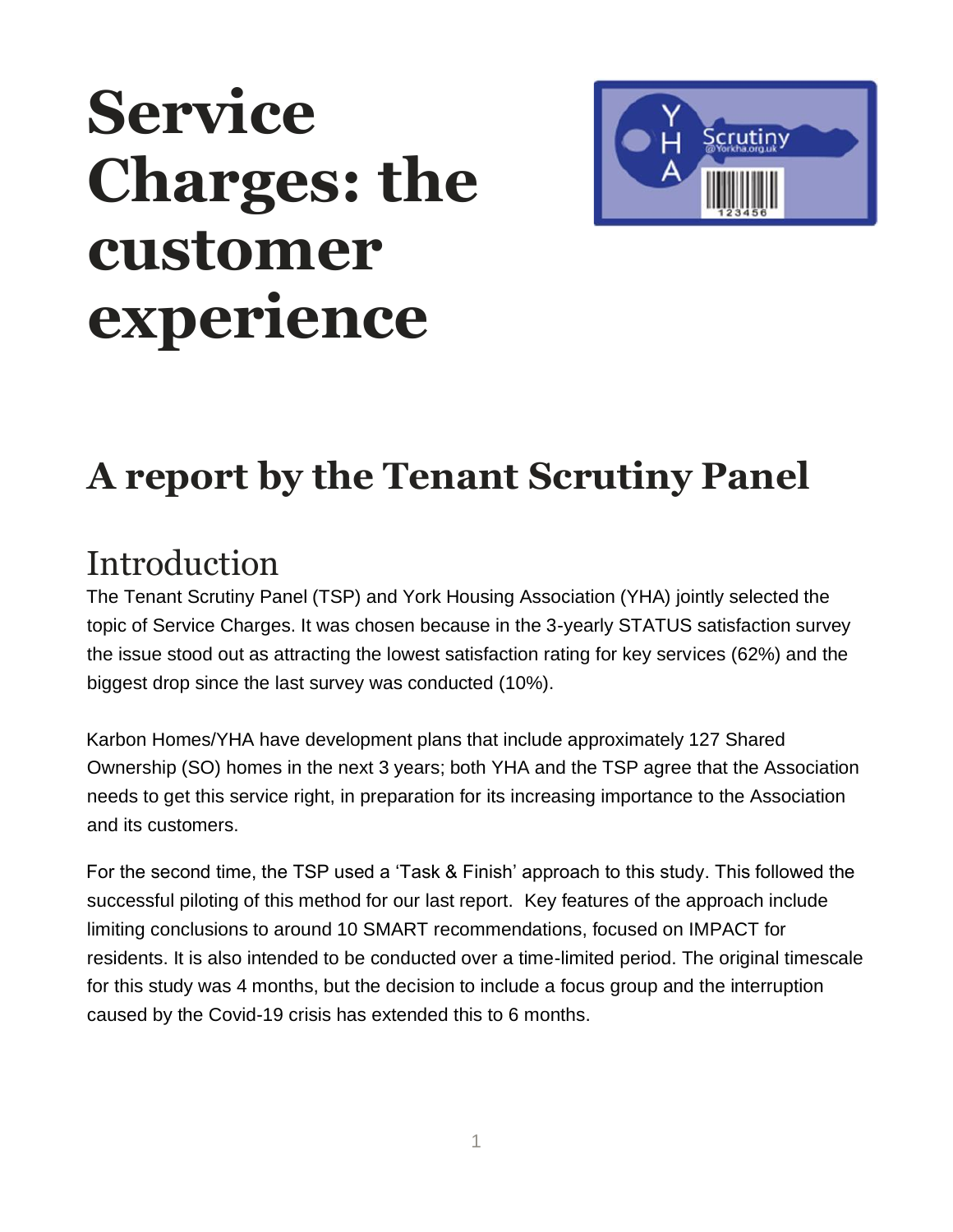### What we looked at  $-$  the scope of the exercise

The Panel agreed with the Association that we would look at these questions:

- Is it clear what residents are paying?
- Is it clear what residents are paying for?
- What standard of service can people expect?
- Are the services they receive, and the level of service, what residents want?
- Is communication with residents clear and user-friendly?
- What and how can residents influence service charges?

### How we did it

Between October 2019 and March 2020, the TSP was involved in:

- 2 x Familiarisation meetings with YHA staff
- 3 x Planning sessions, either alone (with the Scrutiny independent mentor) and/or with staff
- 1 focus group –This involved 4 SOs and 1 tenant and was facilitated by the Panel members and our independent mentor. YHA organised the invitations and contact with participants, while we organised the event itself, which was held on a Saturday morning at the end of February at York Quaker Meeting House. The full report on this focus group was produced in March and forwarded to the Association.

It is a requirement of the Scrutiny process that it is always evidence-based. In this case we collected and examined:

- Service charge accounts sent to payers
- Covering letters sent to payers
- YHA's Service Charge Policy
- Results of previous resident consultation (2018)
- Fixed and variable service charge explanation document
- How service charges are set/reviewed/parameters and caps applied
- Specifications for works paid for by service charges
- Draft Shareholders Handbook and potential Local Offer
- Location of shared ownership properties across YHA schemes
- The views of a number of service charge payers leaseholders and tenants at a oneoff focus group.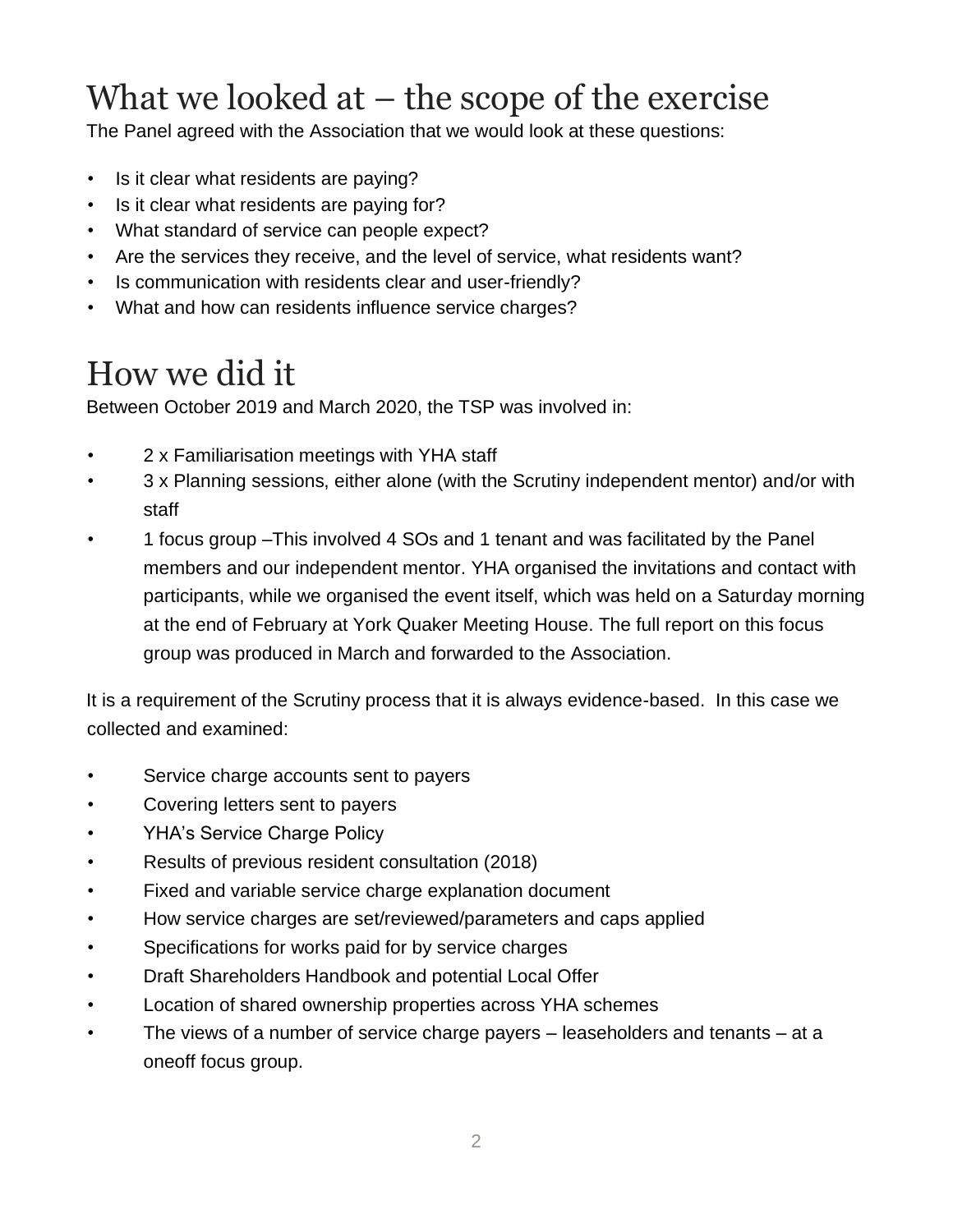### What we found

As we developed our report, it became evident that the questions posed in the scope of the inquiry and the answers, fitted into four categories:

**Communication Value for Money Transparency Empowerment** 

Throughout this report we illustrate our points with direct comments from participants of the focus group we conducted as part of our evidence-gathering.

#### *Communication*

As is so often the case in our projects, this emerged as the most important aspect of the service and the one requiring the most improvement.

The annual account and cover letter received by SOs comes without context. Some context and explanation would help them understand what they are being sent.

We understand that YHA has a legal duty to present accounts and must use particular wording. But it appears that the design of accounts and cover letters fulfill YHA's legal obligations but go no further to help service charge payers understand the annual charge that is levied for the coming year and the figures this is based on for the previous period. The accounts payers receive are difficult to understand and have no accompanying narrative that puts it into laymen's language or makes it specific to where they live. The language is too hazy for ordinary people to understand; it's more like management or auditor-speak.

Having looked at the notification letter and account template used by Karbon, we think there is merit in YHA comparing their material as, while similar, Karbon's are a bit more user-friendly in format. Putting the general material and legally-required text in a separate leaflet would enable customers to focus on what is most important – what they are paying for and how much.

Even within a standard letter it should be possible to include a short set of headlines and interpretation for each scheme. An example could be "We are increasing the amount charged for estate lighting because last year the costs increased by X%."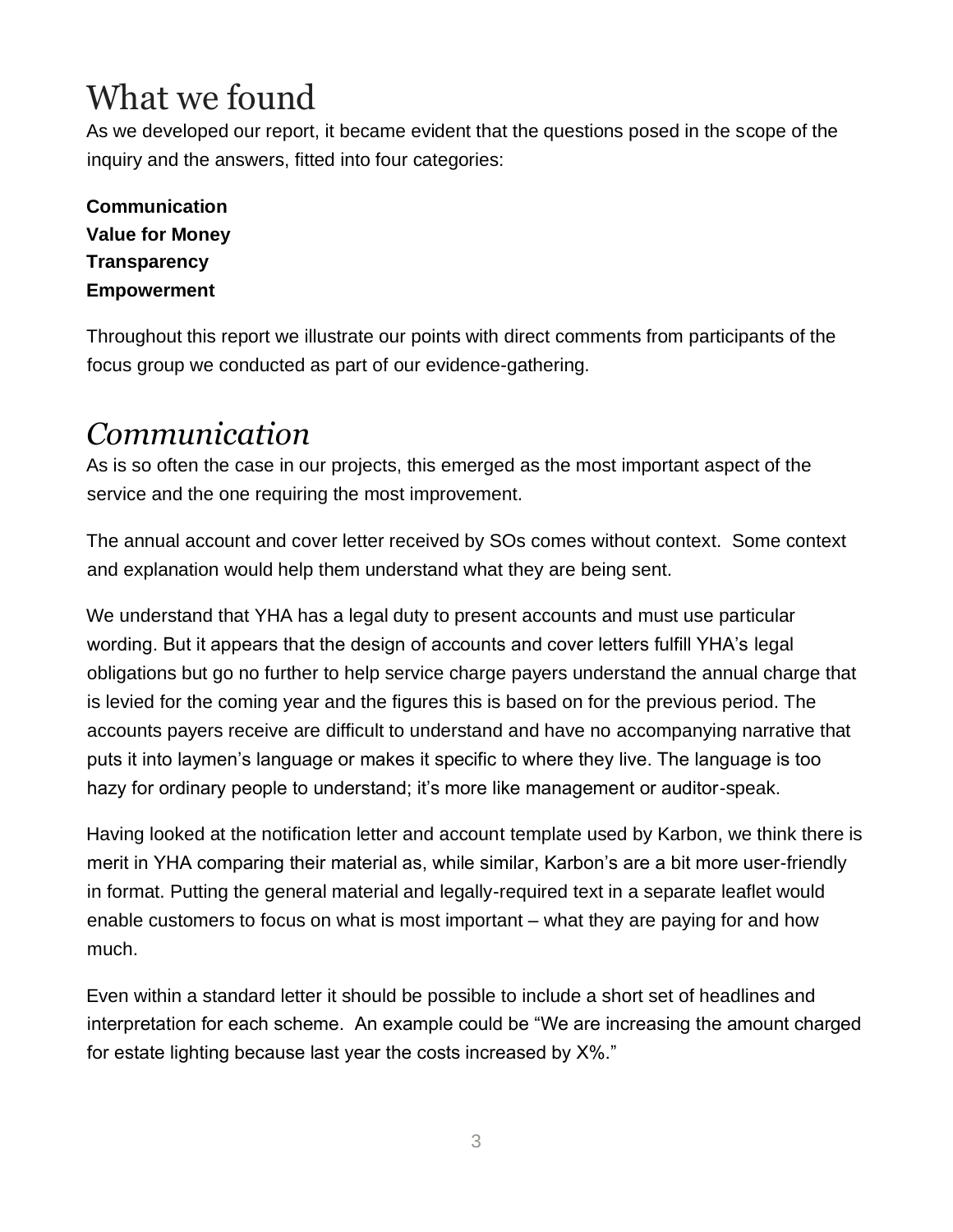When people don't understand what they are told they don't trust it. This is a theme that became clear during the focus group (see the Transparency section below).

*"I worked out that estate lighting went up 47% last year;……it feels like, when there is a reduction, they just put something else up."* 

*"Communication is the whole thing; if I told my customers costs were going up, but not why, I wouldn't get away with it."*

Beyond service charges, the focus group discussion illustrated a lack of understanding around the most basic structure of the rent/ownership model and where responsibilities for repairs lie between SOs and YHA. SOs were confused as to what was covered by their rent and their service charge.

#### *Value for money*

How residents feel about the value for money (VFM) of the services they receive is inevitably affected by whether they understand the communication they have had about paying for them. It is impossible for residents to determine whether they are getting VFM if they don't know what they are paying or getting for their money.

Participants in the focus group displayed a lack of trust in YHA to keep their service charges down. There was a belief that, as the full *actual* costs of services are passed on to payers, there is no incentive on YHA to look for cost savings. So they doubted that they were getting good services at the best possible prices.

Gardening and grass-cutting is a service that is frequently criticised by customers and this was reflected in discussion at our focus group. Participants told of instances of watching gardening operatives sitting in their vans, doing the minimum required and not disposing of grass cuttings responsibly. Believing this service provides VFM was impossible for participants who didn't understand the actual costs, fluctuations in them or what they were meant to get for their money.

Focus group participants identified large variations in costs from one year to the next, which they felt was unreasonable and they couldn't see why standard service costs at times changed radically. Residents need to have the specifications of the services they are paying for, and clear explanations of the associated costs.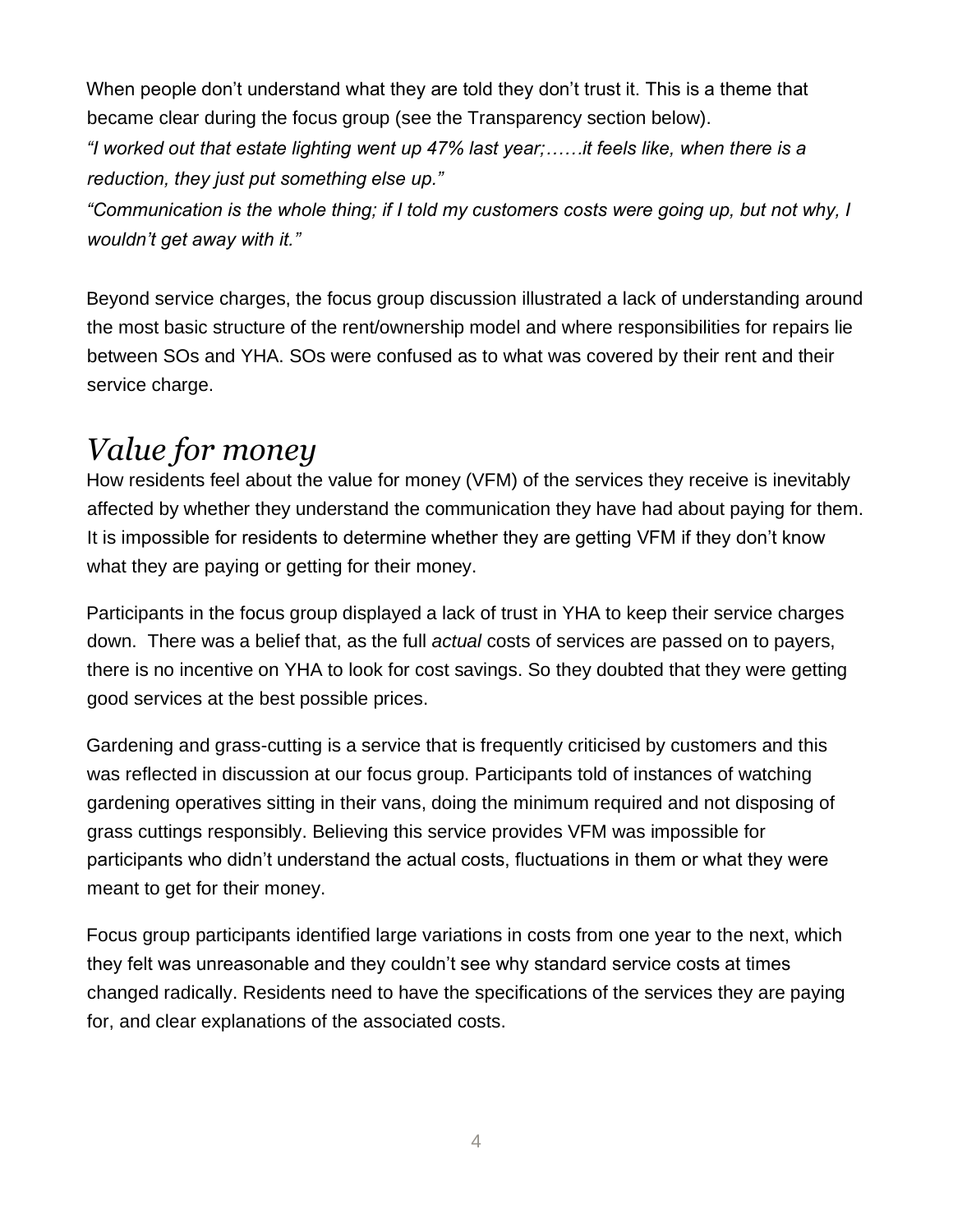*"No one ever checks the cleaning. We have a bin store; no one sweeps it out or cleans it, but we're charged for that. What are we paying for? No one ever checks to see what's being done."* 

*"VFM includes satisfaction with the level of service and (knowing) that it gets checked."* 

#### *Transparency*

YHA's Service Charge Policy states that:

*"The calculation of the Service Charges will be fair and transparent*……".

While this may be the aspiration, we believe it isn't being applied in practice. Because the communication on service charges isn't clear, it runs the risk that its accuracy isn't trusted. By extension, for some residents, this allows to grow a distrust of YHA as an effective business. *"Because no-one knows what it (SC) is for we get suspicious about where it's going and wonder what it is for…."* 

*"We don't know what we are paying for; are we covering the costs of tenants? Do we pay more SC than them?"*

#### *Empowerment*

YHA conducts an annual consultation with customers in advance of SC levels being set. This needs to be done in a timely, scheme-appropriate and structured way and there should always be feedback provided to any customer taking part.

Participants at the focus group showed a willingness to take on responsibility for both monitoring and managing services themselves. This took a variety of forms, including interest in the introduction of scheme 'champions' who could monitor services and serve as a point of contact for residents and YHA. One participant described how cleaners had put up a signing sheet at one point, but only signed on one visit and then it was removed:

*"If I knew exactly when they are coming and what they are doing, it would be transparent and we could monitor it."* 

One SO who takes a close interest in the fluctuations of the service charge where he lives described his attempts to work with YHA and to organise a rota of his neighbours to take on cleaning themselves. Despite securing written agreement from other residents, he received no response to his proposal from YHA.

"*I tried it (getting involved) but it didn't work. I wanted to save them and us money and effort but it makes me angry and upset. No one comes back to you; I even had consent forms (from neighbours) but got nothing back."*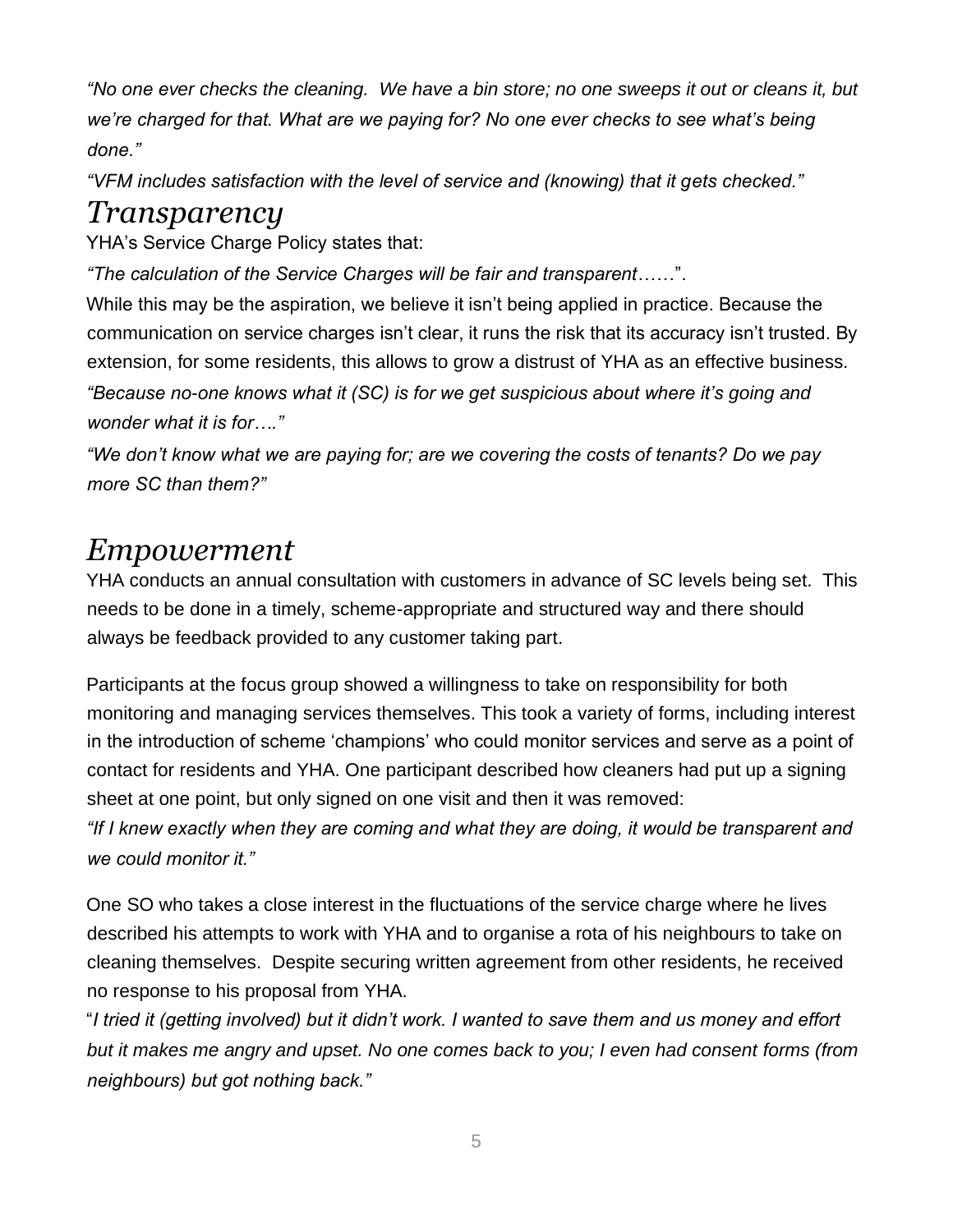SOs in another scheme talked about how they could save money by cutting the small area of grass themselves. While they guessed that this would save money, they were more interested in how sharing the task and being able to re-invest the money saved, could help strengthen their community.

*"If we could save money, we could put it towards a couple of benches – we've all got lawnmowers so it wouldn't be difficult to work out a rota."* 

#### Conclusion

- 1. All our reports have a common theme COMMUNICATION. In this case improved communication needs to focus around:
	- Clarity
	- Transparency
	- Honesty
	- Accuracy

We believe relatively straight-forward improvements to the communications sent out to SC payers will have knock-on effects in the levels of satisfaction customers express both in this service and potentially those they pay their SC for.

- 2. While satisfaction levels for most services paid for from SCs runs at acceptable levels, there is long-running dissatisfaction with gardening services and specifically grass-cutting. This needs addressing by the Association. While customers are unhappy with the quality of a service, they won't see it as VFM, regardless of whether YHA can demonstrate that costs are justified and reasonable.
- 3. We know YHA wants residents to get involved with the services they receive. When they express an interest in doing so, it is vital that they receive a response, whether the Association feels able to take up their ideas, or not.

The Association should also be prepared to think outside the box and try something new. Why not pilot working with SOs on a small scheme to enable them to do their own grasscutting? And beyond this, empower them to reduce the level of the SC or collectively decide whether to put savings made into improvements to their environment?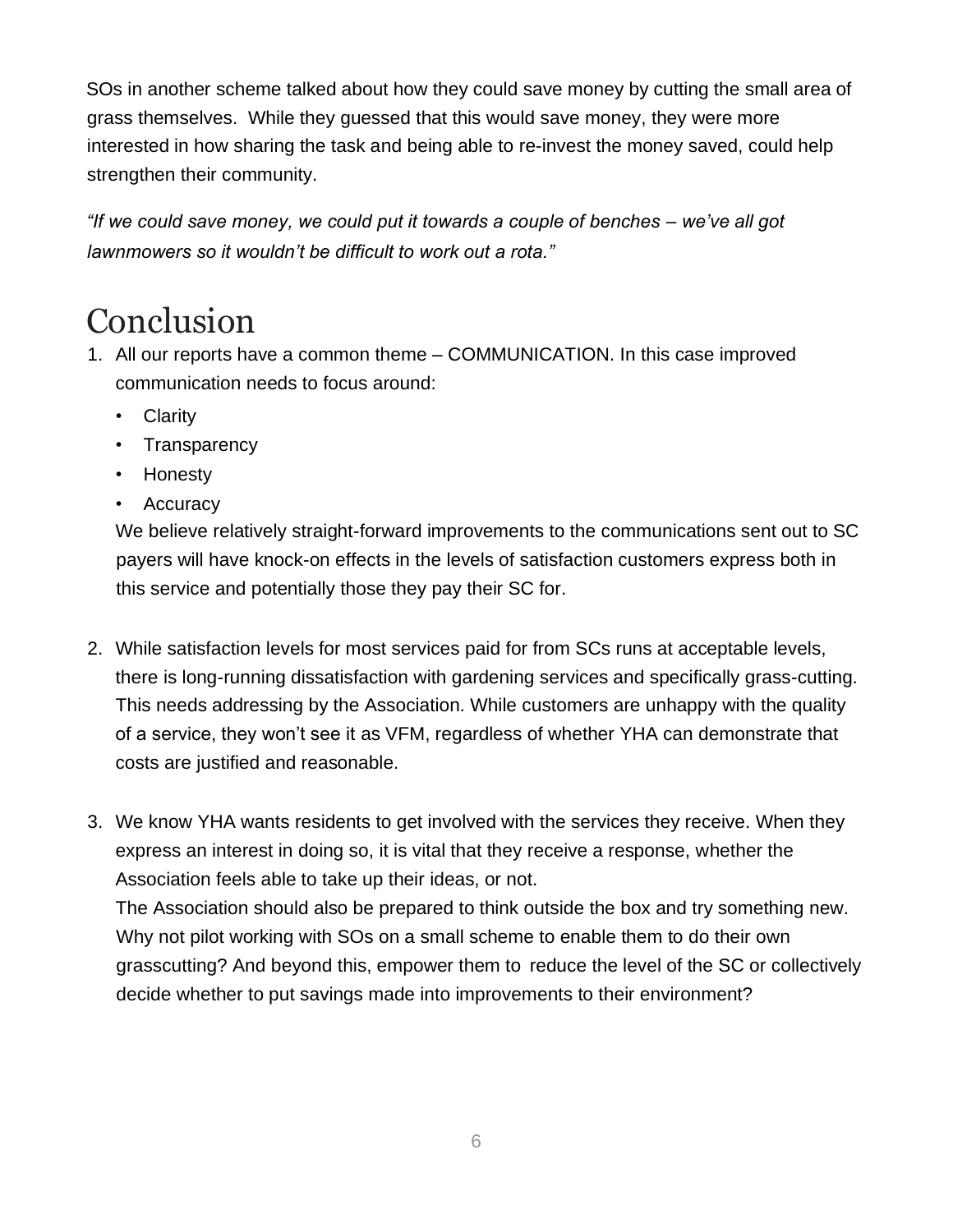### Recommendations

| <b>Area of scope</b>   | No. | Recommendation                                                                                                                                                                                                                                                                             |
|------------------------|-----|--------------------------------------------------------------------------------------------------------------------------------------------------------------------------------------------------------------------------------------------------------------------------------------------|
| <b>Communication</b>   | 1.  | Improve the presentation of accounts and/or accompanying<br>notes to make it reader-friendly, to aid understanding                                                                                                                                                                         |
|                        | 2.  | Improve the cover letter that goes out with accounts – make it<br>scheme-specific, in understandable, accessible language                                                                                                                                                                  |
| <b>Value for Money</b> | 3.  | Give customers the specifications for the services they are<br>paying for, to aid understanding, transparency and their ability<br>to monitor them                                                                                                                                         |
|                        | 4.  | Look again at the quality of the gardening service - it is<br>continually criticised by your customers                                                                                                                                                                                     |
|                        | 5.  | Improve the frequency and quality of the monitoring of contracts<br>and contractors by YHA staff                                                                                                                                                                                           |
| <b>Transparency</b>    | 6.  | Improve information to residents (leaseholders in particular) as<br>to who to go to within YHA if they have comments on the<br>services they are paying for                                                                                                                                |
| <b>Empowerment</b>     | 7.  | Where residents are offering solutions and are prepared to be<br>proactive and get involved, always respond, even if it's in the<br>negative                                                                                                                                               |
|                        | 8.  | Ensure customers are meaningfully involved in the annual<br>review of service charges, in sufficient time for their comments<br>to have a real influence on actions the Association takes, and<br>that they receive feedback                                                               |
|                        | 9.  | Pro-actively publicise the opportunities for residents to do<br>things for themselves and their community, exploring the<br>possibilities in partnership with those who respond. Recognise<br>that exploring ideas like this helps build a community; it's not<br>just about saving money. |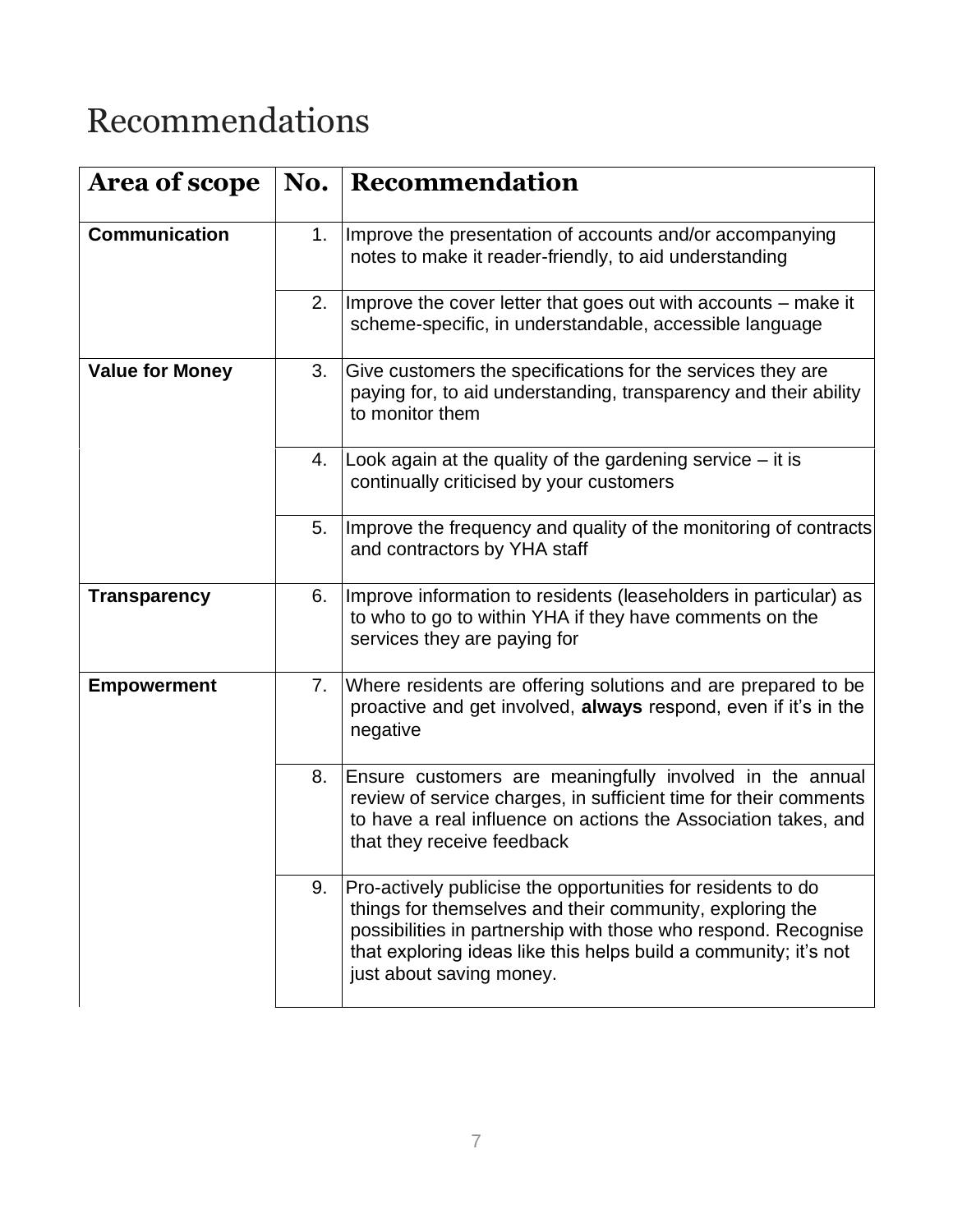| 10. Promote the role of scheme 'champions' more and ensure they<br>receive feedback on what is done with their input. Keep the<br>Scrutiny Panel up-to-date with which schemes have<br>champions. |  |
|---------------------------------------------------------------------------------------------------------------------------------------------------------------------------------------------------|--|
|---------------------------------------------------------------------------------------------------------------------------------------------------------------------------------------------------|--|

### Next steps

- 1. Focus Group attendees expressed a desire to see the finalised report, so we would ask that this be sent to them, along with the agreed Action Plan, with a covering letter from the Panel.
- 2. We would like to see the recommendations of this report inform the intended Step-by-Step Guide to Shared Ownership/Leaseholder Handbook and Local Offer
- 3. We would also like to see the final agreed report appear on the YHA website straightaway, which has previously been agreed, but not enacted.

### Acknowledgements and thanks

The Panel would like to acknowledge the co-operation of, and thank, the following for their help with this project:

- Rachael Simmons and the Customer Services Hub for their considerable help in setting up the Focus Group
- Nic Dennison for spending time with us on the study scoping and sourcing of evidence
- The residents who gave of their time and opinions at the Focus Group
- Rachel Vernelle, our independent mentor, for her support in conducting this study

## Appendix One

#### **Example of YHA service charge accounts and covering letter**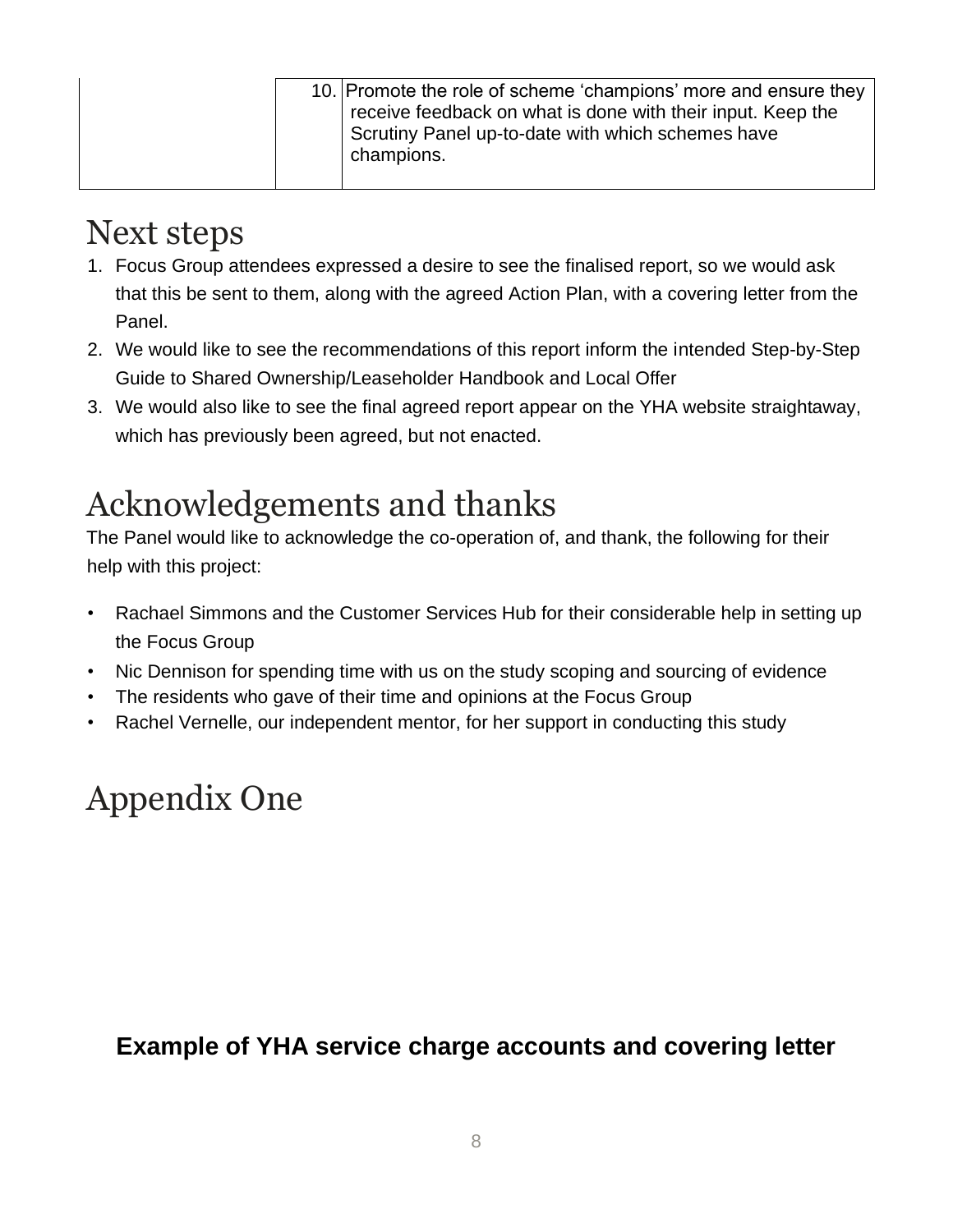#### **Summary of Service Charges Actual Income & Expenditure 1 April 2018 to 31 March 2019**

|                                                       | <b>XXXXXX</b> |                                                                                                     |                                                                          |                                                   |
|-------------------------------------------------------|---------------|-----------------------------------------------------------------------------------------------------|--------------------------------------------------------------------------|---------------------------------------------------|
| <b>Unit Numbers and Mix</b>                           |               |                                                                                                     |                                                                          |                                                   |
| Total homes on estate                                 |               | 85                                                                                                  |                                                                          |                                                   |
| Flats in block                                        |               | 6                                                                                                   |                                                                          |                                                   |
| <b>Description</b>                                    |               | <b>Total</b><br><b>Service</b><br><b>Charges</b><br><b>April</b><br>2018 to<br><b>March</b><br>2019 | <b>Actual</b><br>Cost<br><b>April</b><br>2018 to<br><b>March</b><br>2019 | Under /<br><b>Over</b><br><b>Spend</b><br>2018/19 |
| <b>Direct Estate Costs for 85 residents</b>           |               |                                                                                                     |                                                                          |                                                   |
| <b>Grounds Maintenance</b>                            |               | £2,575.00                                                                                           | £1,618.30                                                                | £1,392.40                                         |
| <b>Estate Lighting</b>                                |               | 1457.00                                                                                             | 333.03                                                                   | £669.48                                           |
| Management Charge @ 20% on Estate Costs               |               | 806.40                                                                                              | 390.27                                                                   | £412.38                                           |
| Total under/over spend for estate                     |               |                                                                                                     |                                                                          |                                                   |
| for year to March 2019                                |               | £4,838.40                                                                                           | £2,341.60                                                                | £2,474.26                                         |
| <b>Direct Communal Costs for 6 residents in block</b> |               |                                                                                                     |                                                                          |                                                   |
| Electricity and lighting of communal areas            |               | £248.00                                                                                             | £216.73                                                                  | £31.27                                            |
| Cleaning of communal areas and windows                |               | £783.00                                                                                             | £466.68                                                                  | £316.32                                           |
| Fire protection and emergency lighting                |               | £831.00                                                                                             | £461.04                                                                  | £369.96                                           |
| Door Entry System repairs and maintenance             |               | £104.00                                                                                             | £0.00                                                                    | £104.00                                           |
| Communal TV Aerial repairs and maintenance            |               | £52.00                                                                                              | £0.00                                                                    | £52.00                                            |
| <b>Communal Bin Store</b>                             |               | £102.00                                                                                             | £27.13                                                                   | £74.87                                            |
| Day to day repairs                                    |               | £500.00                                                                                             | £0.00                                                                    | £500.00                                           |
| Management Charge @ 20% of                            |               |                                                                                                     |                                                                          |                                                   |
| <b>Communal Costs</b>                                 |               | £524.00                                                                                             | £234.32                                                                  | £289.68                                           |
| Total under/over spend for block                      |               |                                                                                                     |                                                                          |                                                   |
| year to March 2019                                    |               | £3,144.00                                                                                           | £1,405.90                                                                | £1,738.10                                         |
| <b>Buildings Insurance</b>                            |               | £58.68                                                                                              | £59.70                                                                   | $-£1.02$                                          |
|                                                       |               |                                                                                                     |                                                                          |                                                   |
|                                                       |               |                                                                                                     |                                                                          |                                                   |
| <b>Communal area sinking funds</b>                    |               |                                                                                                     |                                                                          |                                                   |
| Sinking fund - internal/external decoration           |               | £100.00                                                                                             |                                                                          |                                                   |
| Sinking fund - replacement carpets                    |               | £350.00                                                                                             |                                                                          |                                                   |
| Sinking fund - estate unadopted road                  |               | £500.00                                                                                             |                                                                          |                                                   |
| Sinking fund - fixed assets 26 flats                  |               | £8,743.00                                                                                           |                                                                          |                                                   |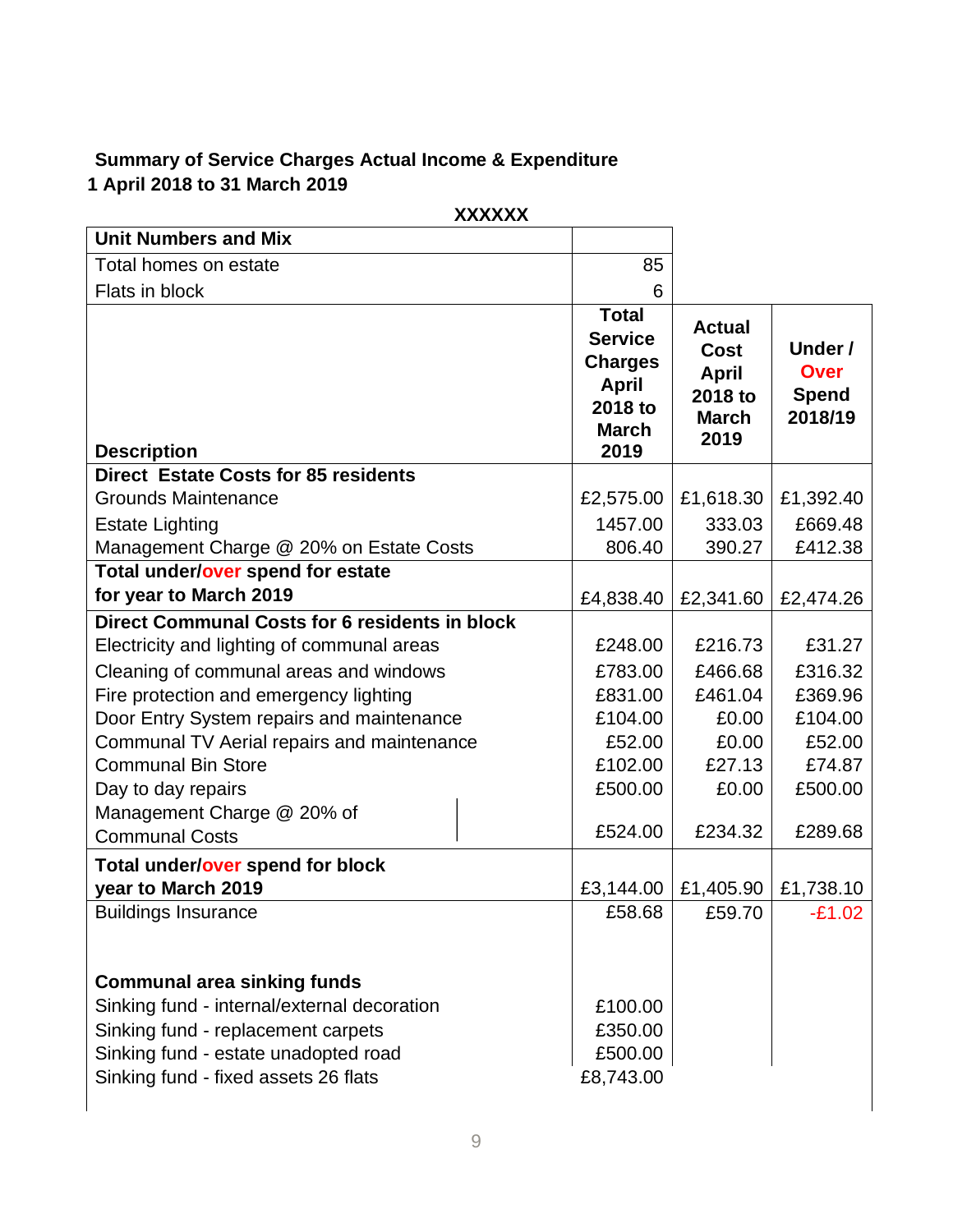Sinking funds for the replacement of component parts of the building/estate will not incur  $|$ annual expenditure, but build up funds to replace these items as their useful life comes to an end.

| 2020/21 Service Charge Adjustments per resident per month:                                                                               |        |
|------------------------------------------------------------------------------------------------------------------------------------------|--------|
| Total amount to be added/ deducted from the 2020/21 Estate Service Charge                                                                |        |
| £2,474.26 divided by 85 residents divided by 12 months                                                                                   | £2.43  |
| Total amount to be added/ deducted per unit to the 2020/21 Block Service Charge<br>£1,738.10 divided by 6 residents divided by 12 months | £24.14 |
| Total amount to be added/ deducted from the 2020/21 Buildings Insurance Charge                                                           |        |
| -£1.02 divided by divided by 12 months                                                                                                   | -£U Ud |

**Please note that although there has been an over/under spend, no action is required. This over / under spend will be taken into account when we calculate your service charges and buildings insurance for the period April 2020 - March 2021**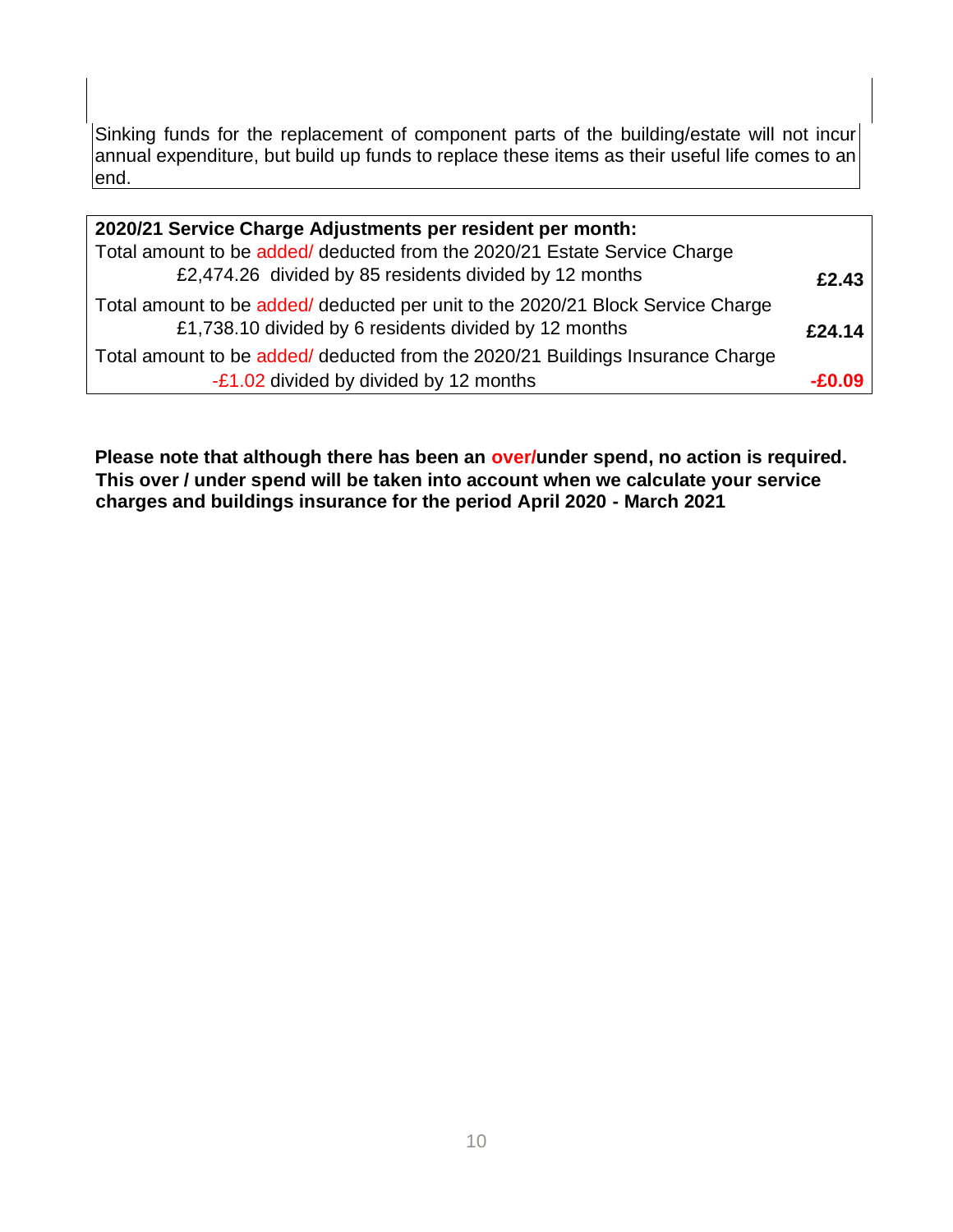20 September 2019

XXXX

XXXX

Dear

#### **ANNUAL SERVICE CHARGE ACTUAL INCOME AND EXPENDITURE SUMMARY 1**

#### **APRIL 2018 TO 31 MARCH 2019**

Please find enclosed the Annual Service Charge Actual Income and Expenditure Summary for the financial year to 31 March 2018. Where the lease of your property commenced after 1 April 2018 the figures have been calculated from the date that the lease commenced. This document is for your information and you do not need to take any action at the current time.

You will see that there have been some areas where the service charges you have paid do not match the expenditure incurred in the provision of those services. This situation may have arisen for some of the following reasons:

- The calculation of the original service charge had to be based on estimates of the anticipated costs.
- At the time you moved into the property, the estate may have been under development.
- Where the buildings are new many of the repairs are still the responsibility of the builder and no expenditure was incurred by the Association.

Your estimated service charges for the year April 2020 to March 2021 will be calculated and notified to you before the end of February 2020. The estimated service charge for 2020/21